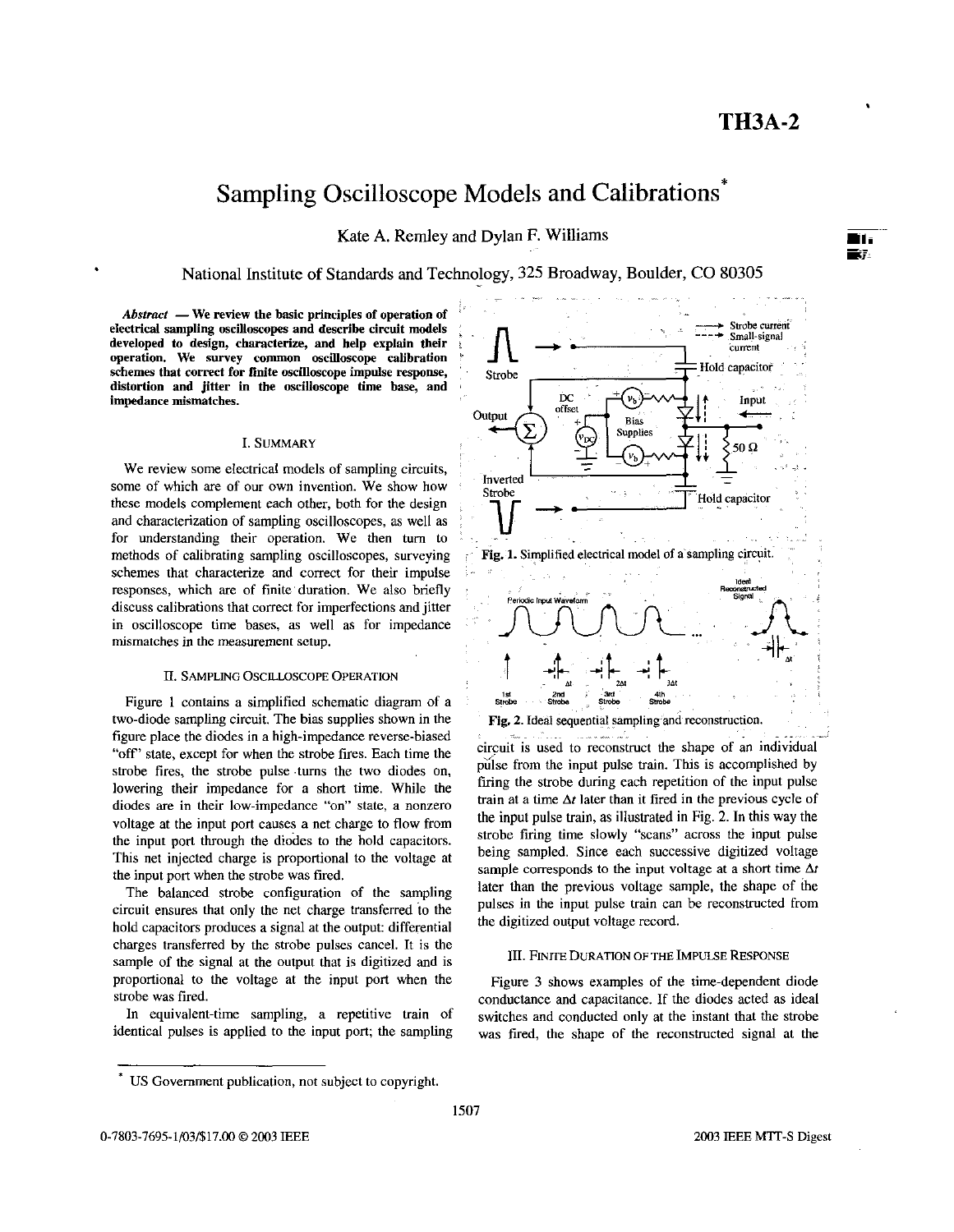

Fig. 3: Capacitance and conductance functions calculated from **SPICE** simulations (solid lines). The dashed lines show approximations of the capacitance and conductance functions. These were used in the analytic model of Ref. *[9]* to find the : impulse response shown in Fig. *5.* 

. . . . .,~ . ~ output of the sampling circuit would exactly reproduce the shape of the individual pulses in the input pulse train.

However the strobe pulses and time-dependent diode conductance have a finite duration, and charge is injected on the hold capacitors in a nonuniform way over a finite time interval that may be significantly longer than the sampling interval  $\Delta t$ . As a result, the nonideal response of the sampling circuit alters the reconstructed output. **This**  phenomenon can be represented mathematically by convolving the input to the sampling circuit with the sampling circuit's "impulse response" **[I].** Estimating the impulse response is one useful application of oscilloscope models.

# IV. SPICE MODELS

SPICE' **is** a circuit simulator that uses large-signal, timedomain differential equations to solve for the voltages and currents in electrical circuits. Using SPICE, we can model an oscilloscope's behavior directly by modeling the sampling circuitry, including the strobe, sampling diodes, and hold capacitors.

This is illustrated in Fig. **4,** which shows a short time segment of a sampling-circuit SPICE simulation. After the strobe fires, a voltage proportional to the voltage at the sampler's input is left on the hold capacitor. After each sample **is** acquired, the hold capacitor must discharge to its non-excited state, increasing the duration of the simulation. We use switches to discharge the hold capacitors and reduce simulation time **[2-4].** An alternate method uses one simulation for each time sample [5]. In either case, the impulse response must be reconstructed later from the calculated voltage on the hold capacitor using a post processor.



**Fig. 4: A** short segment of the SPICE simulation of a sampling-circuit. **During** each 0.5 ns sampling cycle, the strobe fires, a voltage sample proportional to the input voltage **is**  acquired *(0.26* ns later), and then a switch discharges the hold capacitors.

. ... To find the impulse response, we apply **a** repetitive train **of** short-duration input pulses (approximating Dirac delta functions) to the input of the sampling circuit **[1-5].** SPICE simulations must be performed over a sufficient number of sampling cycles to reproduce the entire impulse response, with a short enough time step to accurately represent rapidly changing signal features. This makes the calculations computationally intensive.

Calculating small-signal quantities such **as** junction capacitance and conductance from SPICE simulations is made difficult by the fact that SPICE provides only the total large-signal voltage across the diode and the total current through the diode. However, by inserting **small**  voltages and observing the overall change in large-signal voltage and current, we can extract the conductance and capacitance functions for a given sampling-circuit model. These can then be used to model the small-signal behavior of the sampler. This is bow we obtained the SPICE conductance and capacitance functions shown in Fig. **3.** 

## **v. ANALYTIC MODELS**

References [6-8] develop small-signal analytic models for sampling circuits with resistive diodes and fixed capacitances. In *[9],* we extended these analytic models to include nonlinear junction capacitance. The analytic models are based on direct solutions of the differential equations governing the small-signal sampling-circuit model. The solutions are based on simple circuit topologies and require restrictive approximations not needed in the SPICE models discussed in the last section. Thus, while the analytic solutions are computationally much more efficient, and provide insight into sampler operation, the simplicity of the models that we can treat this way makes it difficult to accurately characterize real sampling circuitry.

<sup>&#</sup>x27; SPICE is an acronym for "Simulation Program with Integrated Circuit Emphasis." SPICE was developed by researchers at the University of California at Berkeley.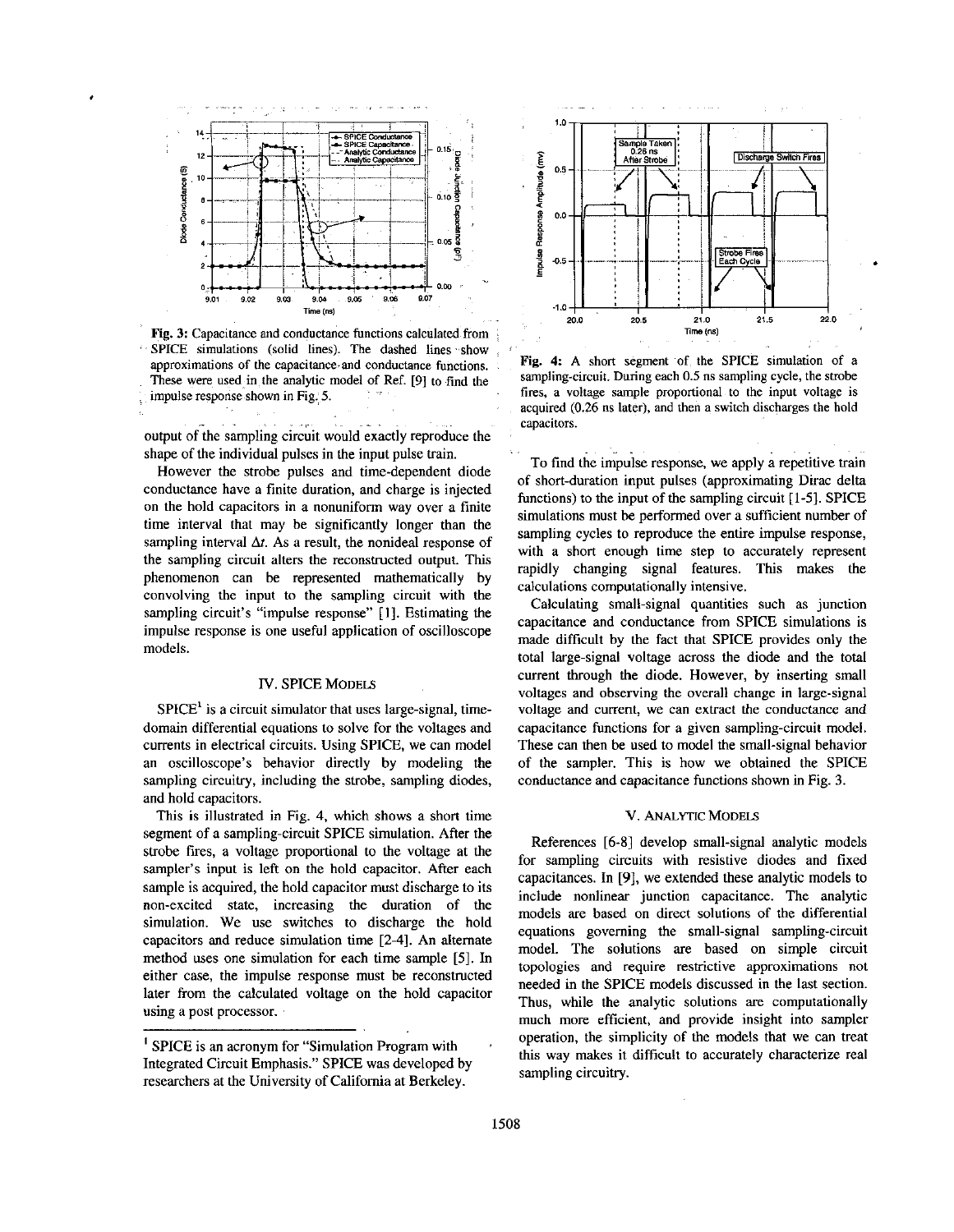

**Fig. 5:** Impulse response from a **SPICE** simulation' **[4]** that .' utilizes an ideal trapezoidal strobe source (solid) and **from** <sup>j</sup> the analytic model of  $[9]$  (dashed). The values of the circuit elements used in the two simulations were **similar.** 

......... Figure *5* compares the impulse response predicted from the analytic model of [9] to that predicted by a **SPICE**  model with similar circuit-element values. The agreement is reasonable given that in [9] the shape of the diode's time-dependent conductance must he rectangular, and the shape of its capacitance trapezoidal, **as** shown in Fig. **3.** 

## **VI.** MIXER MODELS

Microwave mixers and oscilloscope sampling circuits are based on the same principles of operation, and the distinction between the two is often blurred in actual instrumentation. Figure 6 illustrates the similarities. The mixer's local oscillator (LO) plays the role of the strobe in the oscilloscope, turning the mixer diodes on and off periodically. The mixer's high-frequency input  $(RF)$ corresponds to the oscilloscope's input signal, and the mixer's intermediate-frequency (IF) output corresponds to the oscilloscope's sampled output.

The principle difference between the mixer and sampling circuit is that the strobe pulses used in sampling oscilloscopes are narrow and have many strong harmonics, whereas the mixer LO is a sinusoidal signal. In the sampling oscilloscope, the harmonics **of** the strobe pulses mix directly with the neaest frequency components of the oscilloscope's input signal. On the other hand, in the mixer, only the local oscillator's fundamental mixes with the nearby RF frequencies.

Raleigh and Bellantoni used the similarity of mixers and samplers to develop a resistive sampling-circuit model [IO]. Diode conductance and capacitance calculations such **as** those **of** Fig. 3 can, at least in principle, be married with the classic mixer models of  $[11]$  and  $[12]$  to determine the frequency response of sampling circuits.

## . VII. DETERMINING OSCILLOSCOPE IMPULSE RESPONSE THROUGH MEASUREMENT

Knowledge of an oscilloscope's impulse response can he used to correct waveforms measured on the oscilloscope. The impulse response of a sampling



**Fig. 6:** Microwave-mixer/sampling-oscilloscope analogy.

,<br>News, <sub>1991</sub> - Louis Construction (1992), and the second construction (1992), and the second construction (1992) oscilloscope **is** often determined from a measurement of a fast, well-characterized pulse [13, 14]. However, there are **also** other, ways of finding an oscilloscope's impulse response.

## *A. Characterization of a Fast Pulse Source*

The usual way of characterizing a pulse source, later used for oscilloscope calibration, involves constructing a sampler or oscilloscope much faster than the one you wish to characterize. National metrology laboratories usually rely either on very fast electrical oscilloscopes [13, 14], sometimes based on superconducting electronics, or on specialized oscilloscopes based on electro-optic interactions **[15-171,** to characterize fast pulse sources.

#### *B. Swept-Sine Calibration*

The swept-sine calibration [6] determines the magnitude of the frequency response of a sampling oscilloscope. The magnitude of the oscilloscope's frequency response is found by measuring sinusoids whose amplitudes have been determined with traceable microwave power measurements. However, the calibration **is** incomplete, as it does not determine the phase response of the oscilloscope.

#### *C. Nose-to-Nose Calibration*

Just over a decade ago, researchers at an oscilloscope manufacturer noticed that when a DC offset was applied to the hold capacitors in their oscilloscope, a short "kickout" pulse appeared at the input port. This pulse is almost identical in shape to the "impulse" response of the oscilloscope itself for two-diode samplers like those of **[Fig. 1.](#page-0-0)** When the input ports of two identical oscilloscopes of this type are connected together "nose-to-nose," the similarity of the kickout pulse and impulse response can he used to extract the response of one of the oscilloscopes. In practice, since no two oscilloscopes are truly identical, a series **of** measurements made with three oscilloscopes is